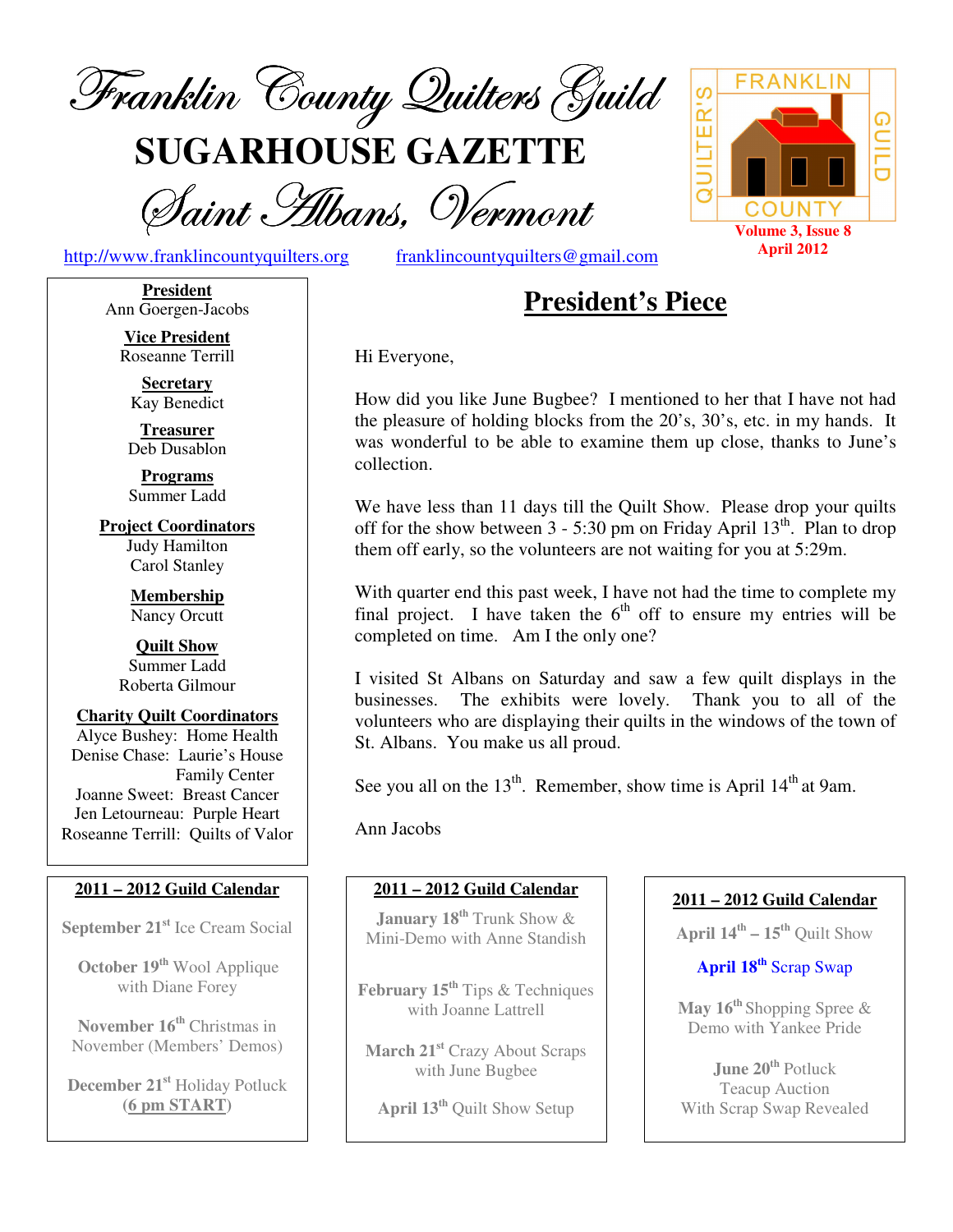# **FRANKLIN COUNTY QUILTERS GUILD** Minutes of March 21, 2012

Present: Total attended 46, including two guests.

#### *Proceedings*

Meeting called to order at 6:00 p.m. by Ann Jacobs, President

Secretary's Report: Motion to accept by April Walker, seconded by Nancy Orcutt

Treasurer's Report: Funds paid out to Denise Chase for batting for orphan quilts corrected to read Gerda Thibault. Motion to accept by Joanne Sweet, seconded by Gerda Thibault

## *Old Business*

#### **Quilt Show Prep**

- Summer Ladd: thanked each of the show coordinators. Special round of applause for Bev and her beautiful ribbons.

- Bonnie Evans: Volunteer drawing - Volunteers can enter once for each job done. Can put name in at the show. Drawing will take place at the next guild meeting.

- Dale McFeeters: Raffle Tickets - deadline is this meeting. Tickets for sale at the show will be dropped off Friday night 4/13.

- Sally Krupp and Nadine Froebel: Silent Auction still collecting items.

- Sharon Perry: Publicity - Take and distribute posters and cards/flyers.

- Margaret Miller: Vendors - Log Cabin Quilts from New York are driving 4 hours, and bringing wool! Please make them feel welcome.

- Kay Benedict: Registration - reviewed drop-off procedures and distributed registration slips. Please deliver each quilt and slip in a clear plastic bag.

**Raffle Quilt 2013:** Sharon Perry reported that ten of twelve blocks are done. The guild voted in favor of embroidering the location of each directly on the block, rather than putting a key on the back.

#### *New Business*

**Charity Quilt 2013**: Ann Jacobs announced that we are accepting requests now; letters will be mailed in June. Gerda Thibault showed the finished quilt top. Christy Mulyca volunteered to quilt it.

#### *Program*

June Bugbee of Sew Many Treasures in Williston

#### *Block of the Month*

- April block: "Lucky Star #2" - black + choose other colors. Can be paper-pieced.

- Drawing - Bonnie Evans won the March blocks.

#### *Other Monthly Drawings*

- Monthly door prize won by Rose Rixon
- Charity quilt drawing won by Carol Stanley

#### *Show and Tell*

Meeting adjourned at 9:00 p.m.

Next meeting: Wednesday, April 18, 2012 at 7 pm. Program will be Scrap Swap.

Minutes submitted by Kay Benedict, Secretary

#### **2011 -2012 MONTHLY WINNERS:**

|                  |                                           | <b>September:</b> BOM Raffle: Carol Stanley |
|------------------|-------------------------------------------|---------------------------------------------|
|                  |                                           | Door Prize: Judy Hamilton                   |
|                  | Charity Quilt: Gail Darling               |                                             |
| October:         |                                           | <b>BOM Raffle:</b> Carol Bessette           |
|                  |                                           | <b>Joanne Sweet</b>                         |
|                  |                                           | Door Prize: Carol Bessette                  |
|                  |                                           | Charity Quilt: Marge Taylor                 |
|                  |                                           | <b>November:</b> BOM Raffle: Summer Ladd    |
|                  |                                           | Kris Bachand                                |
|                  |                                           | Door Prize: Mary Ellen Thierren             |
|                  | Charity Quilt: Sally Krupp                |                                             |
|                  | <b>December:</b> BOM Raffle: Nancy Orcutt |                                             |
|                  | Door Prize: Jan Crane                     |                                             |
|                  |                                           | Charity Quilt: Char Mulyca                  |
| January:         |                                           | <b>BOM Raffle:</b> Maggie Stockwell         |
|                  |                                           | Linda Nadeau                                |
|                  |                                           | Door Prize: Denise Chase                    |
|                  |                                           | Charity Quilt: Shirley Babcock              |
| <i>February:</i> | <i>BOM Raffle:</i> Sally Krupp            |                                             |
|                  |                                           | Door Prize: Bonnie Evans                    |
|                  |                                           | Charity Quilt: Alyce Bushey                 |
| <u> March:</u>   |                                           | <b>BOM Raffle: Bonnie Evans</b>             |
|                  | Door Prize: Rose Rixon                    |                                             |
|                  |                                           | Charity Quilt: Carol Stanley                |

Easter's op

it's way!!!

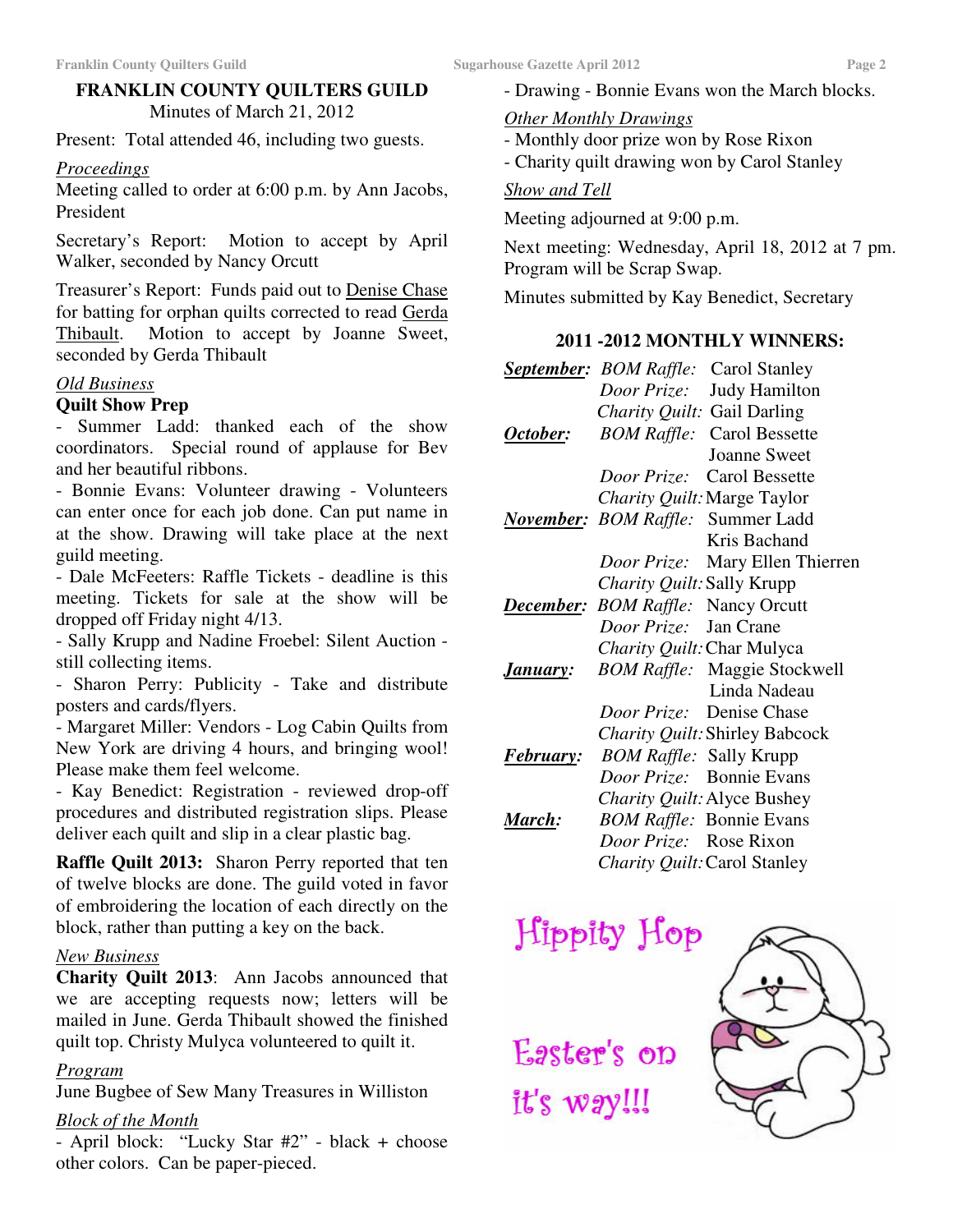#### **Franklin County Quilters Guild Sugarhouse Gazette April 2012 Page 3**



# **APRIL 2012 BLOCK OF THE MONTH: LUCKY STAR #2 Pattern from www.quilterscache.com**

**Black Background plus choice of colors** If you have any questions, call Carol Stanley, 849-2949.

**Click the link below for block pattern** http://www.quilterscache.com/L/LuckyStar2Block.html

# **MONTHLY MEETING FORMAT**

| $6:30 \text{ pm}$ | Doors open<br>Sign-up for raffle BOM block<br>Sign-up for monthly drawing<br>Sign in & pick up name tag |
|-------------------|---------------------------------------------------------------------------------------------------------|
| $7:00 \text{ pm}$ | Business meeting<br>Show and Tell<br>Short break as appropriate<br>Program for the evening              |



**ANOTHER ADVENTURE FOR COTTONWOOD QUILTS**

This newsletter editor spoke with Marie Baron

earlier this week, and she and her husband, Bob, are starting a new quilting venture. They've purchased a historic home in the village of Irasburg, Vermont, with a whole lot of bedrooms and baths. They plan to open a quilt retreat facility where they will offer lodging, all meals, and a large work area for each quilter for weekend retreats. Marie and Bob hope to keep the same name as their former quilt shop, Cottonwood Quilts. Stay tuned for more information as their plans develop.

#### **10 DAYS AND COUNTING**

The banner is up, the rest area display cases are decorated, quilts are on display on Main Street, and the 2012 Quilt Show is just 10 days away. Thanks to Summer Ladd for guiding us through the planning process, now we move into the execution phase. The advance team will be at City Hall starting at noon, Friday, April 13<sup>th</sup>, to begin laying

out the quilt display. The poles will arrive sometime after 2:00 pm, and we'll start receiving quilts at 3:00 pm until 5:30 pm. Hopefully all the quilts will be hung by 7:00 pm.

The quilt show opens at 9:00 am on Saturday. A complete volunteer list can be found on the FCQG website by clicking the link below. Be sure to check the schedule for the jobs you signed up for: http://www.franklincountyquilters.org/fcqgshowvol unteers.pdf



#### QUILT TIPS

- The little binder clips they sell at office supply stores that are like a clamp, work great when sewing the binding...better than trying to stick a pin through all the layers.

- To keep binding neat and orderly, roll up the binding after pressing in half. Take a clean butter tub and cut a  $1\frac{1}{2}$ " to 2" slit in the side. Place the rolled up binding into the tub and feed the end of the binding thru the hole. Cover with the lid. Place the butter tub either in your lap or on the floor by your foot. As you sew the binding to the quilt edge, the binding slowly feeds out and doesn't tangle.

- When quilting a diagonal grid across a quilt, use a double line. It adds a nice detail, and you can avoid going through the extra fabric at each corner.

- When you make a quilt for a child, include a printedon-fabric picture of the child as part of your label.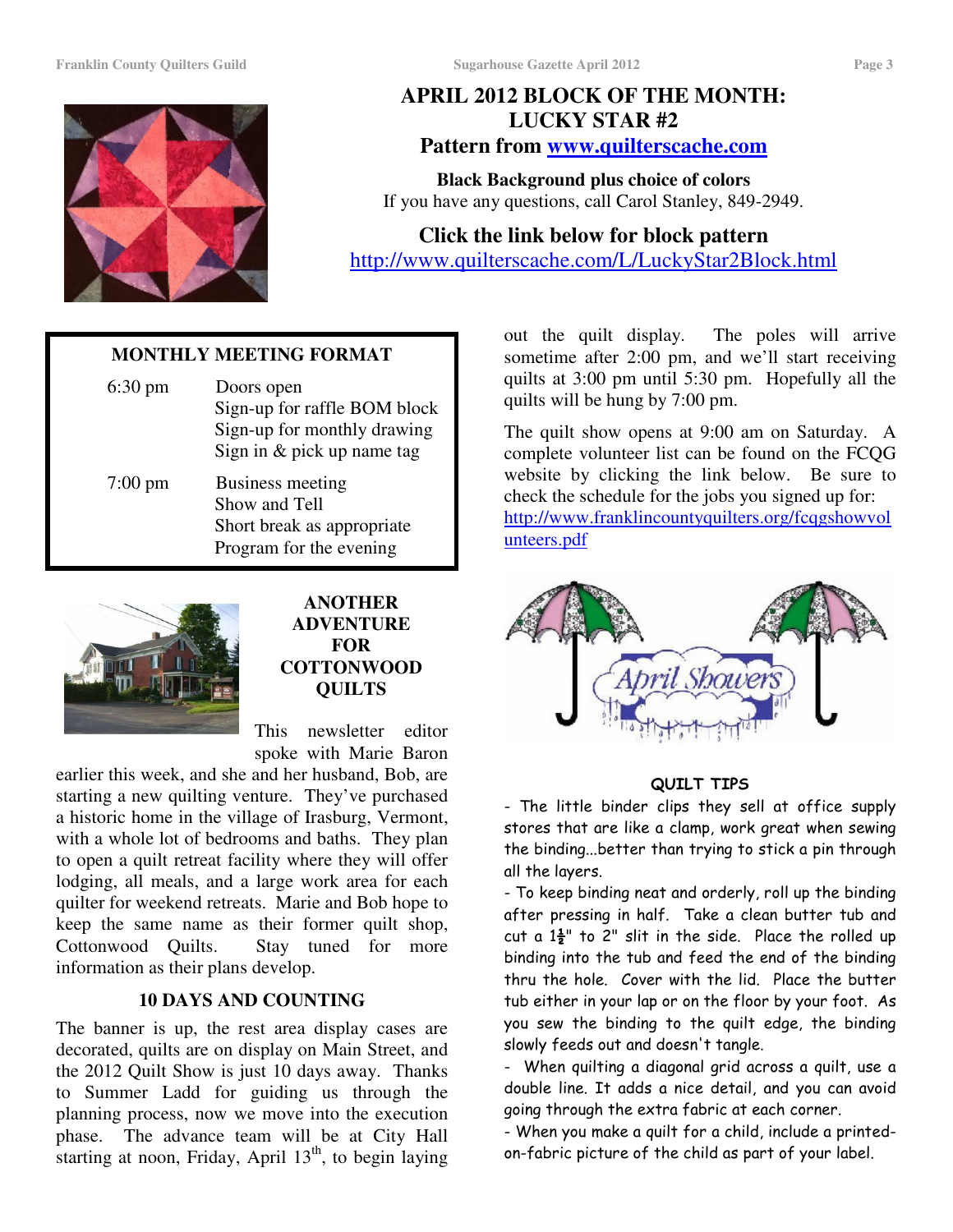# **ANNUAL FCQG 2011-2012 UFO CHALLENGE**

- 1) Make a list of up to 8 UFOs (to be a UFO, it must be at least cut new projects don't count hence the name UN-FINISHED OBJECTS)
- 2) Turn the list in to Nancy Orcutt **(THERE'S STILL TIME TO JOIN THE FUN!!!)**
- 3) Check in monthly with Nancy and either bring a finished object for Show & Tell, or bring a photo
- 4) The last month for check in is May
- 5) Prizes will be drawn in June

If there are questions, call Nancy at 524-4511 or email NLORCUTT08@GMAIL.COM

| Name:                |  |
|----------------------|--|
| <b>UFO LIST</b>      |  |
|                      |  |
|                      |  |
|                      |  |
|                      |  |
|                      |  |
|                      |  |
|                      |  |
| $\operatorname{MAY}$ |  |

EDITOR'S NOTE: Nancy Orcutt has graciously volunteered to coordinate this year's UFO challenge. If you want to participate, follow the rules listed above. Even though the rules say to turn your sheet in at the October meeting, Nancy will accept the form whenever you turn it in. This is a great motivator to get some of those UFOs "cluttering" your quilting area finished so you can go out and buy more fabric. Every guild member is "challenged" to list all your UFOs…let's see how many UFOs the guild as a whole can complete by next May.

*Deadline for articles for next newsletter:*

**Wednesday, April 25 th , 2012**

Please email articles to Sharon Perry, *vtquilter@gmail.com*, or mail to PO Box 517, Montgomery Center VT 05471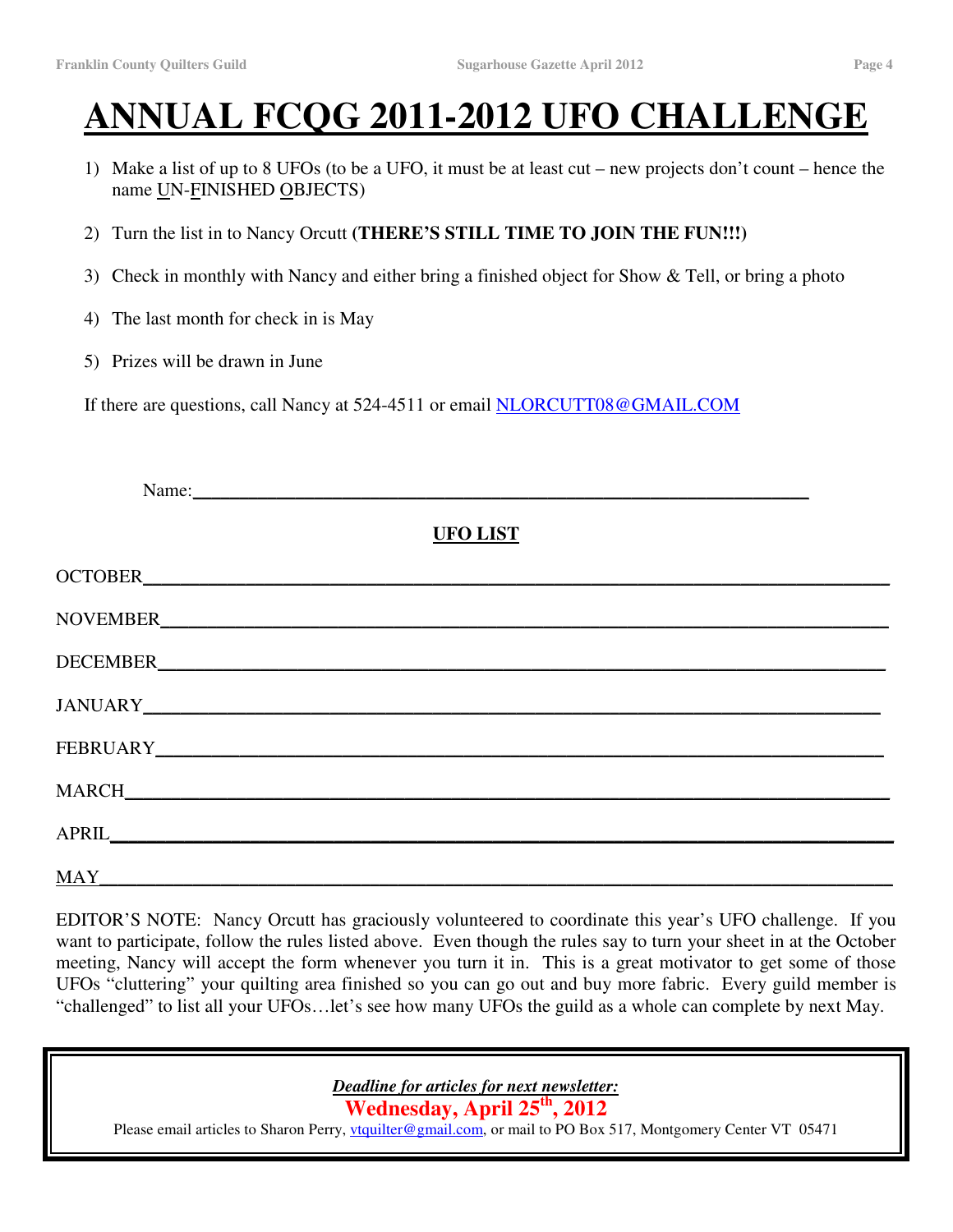#### **MARCH 2012 TREASURER'S REPORT**

# FRANKLIN COUNTY QUILTER'S GUILD Treasurer's Report -- March 21, 2012

| <b>Opening Balance</b>                                     |           | \$2,787.00          |
|------------------------------------------------------------|-----------|---------------------|
| <b>Funds collected</b><br>Vendors for QS (2)<br>Membership |           | \$100.00<br>\$30.00 |
| Total                                                      |           | \$130.00            |
|                                                            | Sub-Total | \$2,917.00          |
| Funds paid out                                             |           |                     |
| Church of the Rock, Mar rent                               |           | \$35.00             |
| Gerald Perry, Room set-up for Mar                          |           | \$25.00             |
| City of St Albans, QS Banner                               |           | \$40.00             |
| Bonnie Evans, Batting/backing Irene                        |           | \$91.13             |
| Summer Ladd, Flowers, gift tags for Dec mtg                |           | \$102.12            |
| Joanne Lattrell, Tips & Techniques Demo                    |           | \$221.50            |
| Gerda Thibault, Batting for Orphan quilts                  |           | \$10.59             |
| Total                                                      |           | \$525.34            |
|                                                            |           |                     |

**Grand Total** \$2,391.66

2012 YTD Collections: \$368.01

Respectfully submitted,

Deborah L. Dusablon, Treasurer 03/21/12

#### *"FOR SALE" TABLE OPEN IN APRIL*

*Do you have extra quilt-related items cluttering your sewing space? Are you at a loss about what to do with your items? The guild has a solution for you. Bring your gently used items to the guild meeting to donate to the "For Sale" table at the back of the room; proceeds will benefit the guild. Sharon Perry has agreed to host the table each month at the monthly guild meeting. So don't throw anything away…bring it to the guild!*

**The "FOR SALE" Table will be set up for the April meeting. If you have any donations for the table, bring them in, and we'll find a new home for them.**

#### **INTERESTING TIDBITS**

Quilting: the stitching together of layers of padding and fabric; may date as far back as ancient Egypt. wikipedia

The term "quilt" comes from the Latin *culcita*, meaning a stuffed sack. The word has come to have 2 meanings. It is used as a noun, meaning the 3 layer stitched bedcovering. It is also used as a verb, meaning the act of stitching through the 3 layers to hold them together. Quilting in America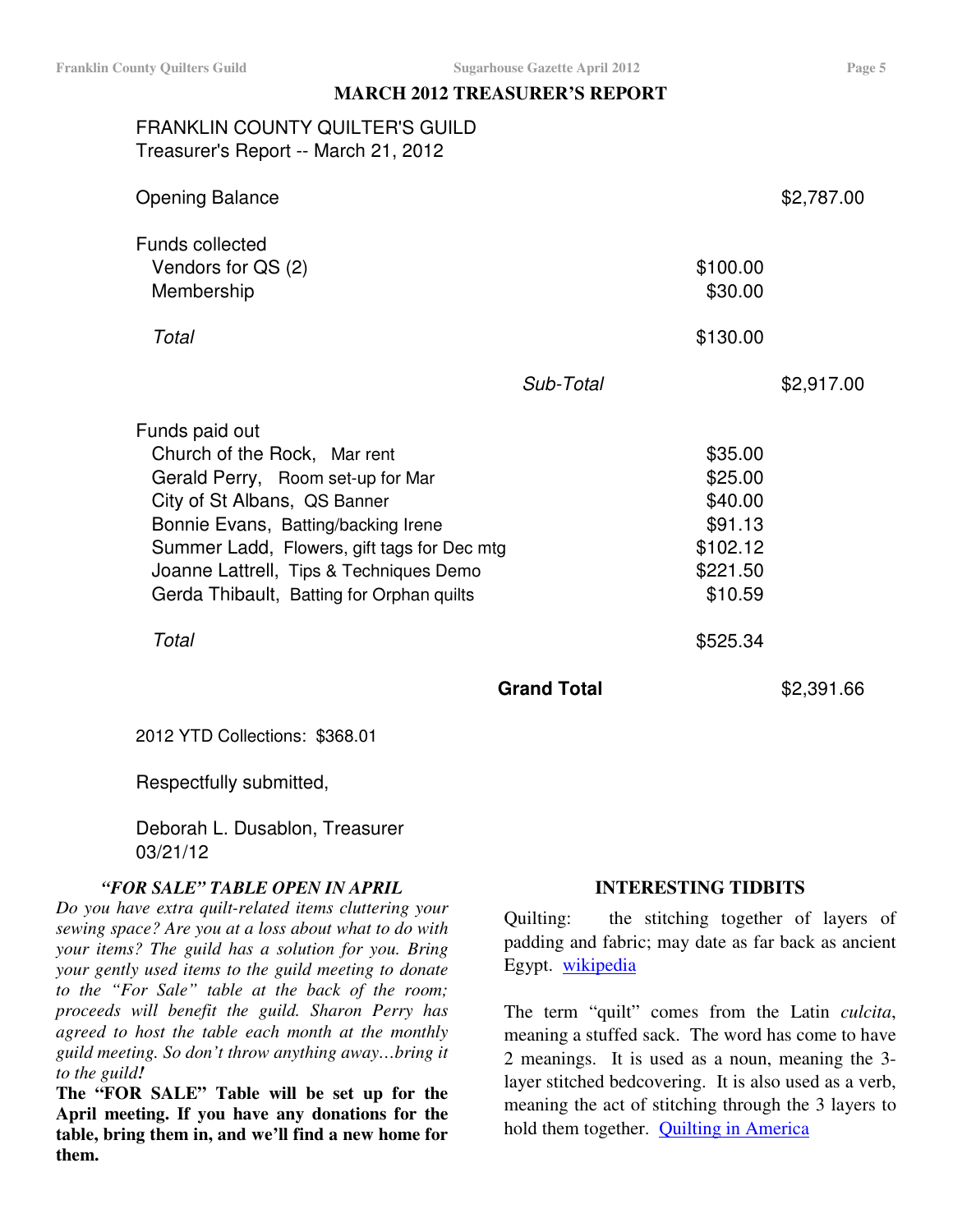| <b>FRANKLIN COUNTY QUILTER'S GUILD</b><br>Treasurer's Report -- April 18, 2012                                                                                                                                                                                                                                                                                  |                                                                                                     |            |
|-----------------------------------------------------------------------------------------------------------------------------------------------------------------------------------------------------------------------------------------------------------------------------------------------------------------------------------------------------------------|-----------------------------------------------------------------------------------------------------|------------|
| <b>Opening Balance</b>                                                                                                                                                                                                                                                                                                                                          |                                                                                                     | \$2,391.66 |
| <b>Funds collected</b><br>Vendor for QS (1)<br>Raffle tickets                                                                                                                                                                                                                                                                                                   | \$50.00<br>\$428.00                                                                                 |            |
| Total                                                                                                                                                                                                                                                                                                                                                           | \$478.00                                                                                            |            |
|                                                                                                                                                                                                                                                                                                                                                                 | Total                                                                                               | \$2,869.66 |
| Funds paid out<br>Church of the Rock, Apr rent<br>Gerald Perry, Room set-up for Apr<br>The Cincinnati Ins Co, Commercial Ins Premium<br>Regal Press, QS posters<br>Sharon Perry, QS Website hosting, postage, posters<br>Summer Ladd, QS fabric, foam, lamp<br>Judy Hamilton, BOM copies<br>Bev Cook, QS ribbons fabric<br>June Bugbee, Crazy About Scraps demo | \$35.00<br>\$25.00<br>\$359.00<br>\$54.98<br>\$106.42<br>\$115.77<br>\$14.60<br>\$17.42<br>\$290.70 |            |
| Total                                                                                                                                                                                                                                                                                                                                                           | \$1,018.89                                                                                          |            |
| <b>Grand Total</b>                                                                                                                                                                                                                                                                                                                                              |                                                                                                     | \$1,850.77 |
| 2012 YTD Collections: \$846.01                                                                                                                                                                                                                                                                                                                                  |                                                                                                     |            |
| Respectfully submitted,                                                                                                                                                                                                                                                                                                                                         |                                                                                                     |            |

Deborah L. Dusablon, Treasurer

04/18/12

#### SOME HISTORY LESSONS – The first functional sewing machine was invented by the French tailor, Barthelemy Thimonnier, in 1830. Thimonnier's machine used only one thread and a hooked needle that made the same chain stitch used with embroidery. The inventor was almost killed by an enraged group of French tailors who burnt down his garment factory because they feared unemployment as a result of his new invention.

- In 1834, Walter Hunt built America's first (somewhat) successful sewing machine. He later lost interest in patenting because he believed his invention would cause unemployment. (Hunt's machine could only sew straight steams.) Hunt never patented, and in 1846, the first American patent was issued to Elias Howe for "a process that used thread from two different sources." <u>About.com</u>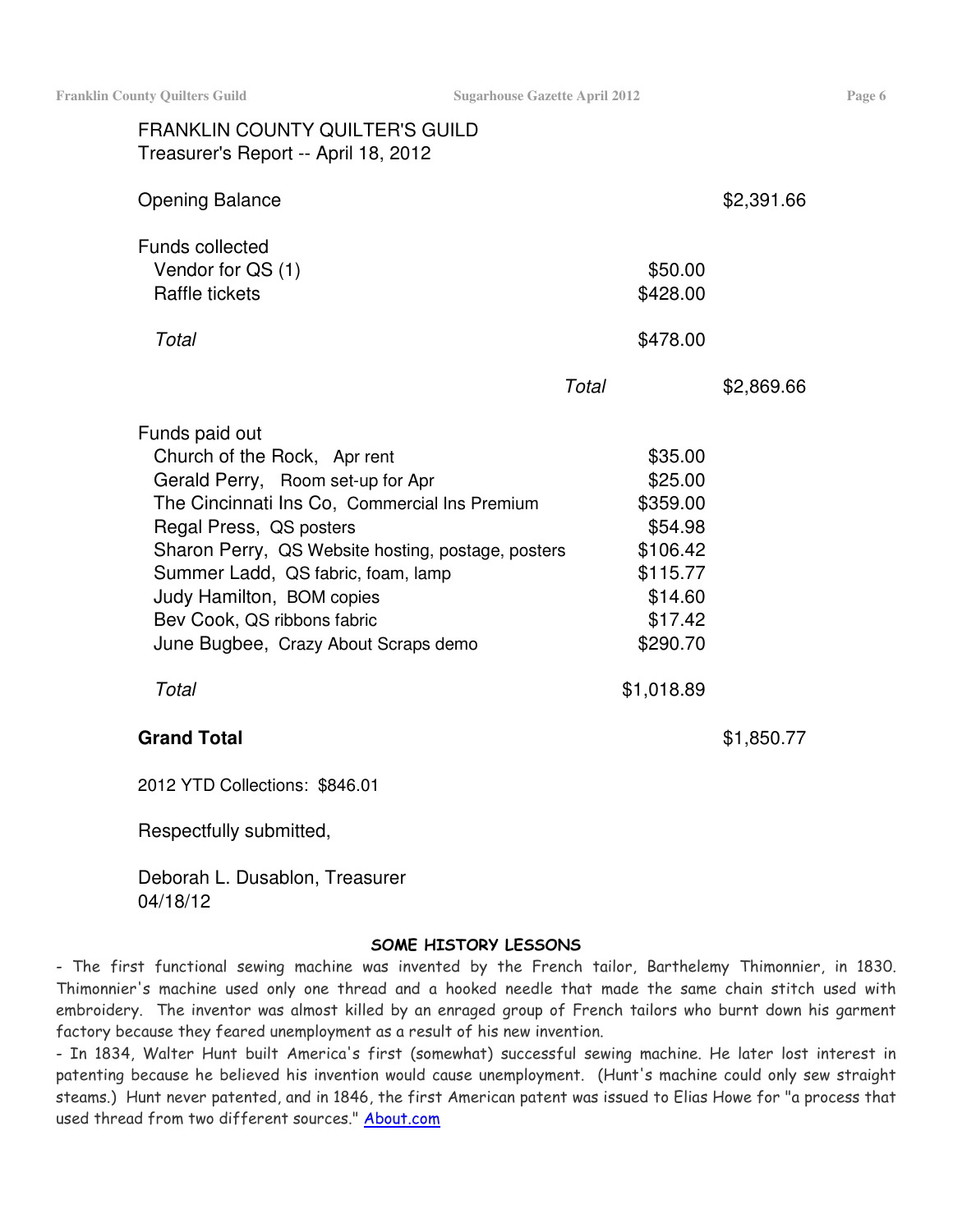

**Franklin County Quilters Guild Sugarhouse Gazette April 2012 Page 7**

## **QUILTING ANAGRAMS**

This newsletter editor is always looking for new articles and features to share with guild members. This month, we're introducing a regular feature called "Quilting Anagrams." Just as a reminder, an anagram is a word, phrase, or name formed by rearranging the letters of another, such as *cinema* formed from *iceman*. All of the anagrams presented each month will have something to do with quilting. As a hint, the anagrams for this month are all quilt block names. Try your luck at these and see how many you can figure out. The answers will be revealed at the meeting and in next month's newsletter.

| a cyclic hose               | bad closed jar<br>broken | crush hand                      | female pal               | intact widow              | notch forsworn                  |
|-----------------------------|--------------------------|---------------------------------|--------------------------|---------------------------|---------------------------------|
| a green pole<br>and help it | assaults                 | enter pie                       | fertile foe              | logic ban<br>many neglect | saddle repent                   |
| bounce                      | crack dirt               | fear chattered<br>a bee buy cut | in his chair             | fans                      | August ask Don                  |
| bad inert Irish             | web I to                 | kev                             | sacked ant<br>pizza sled | cabs darn none            | fatal holed key<br>hence prison |
| any egos                    | a séance vow             | hair soot                       | mold                     | help wine                 | rust                            |



Montgomery Ctr VT 05471 **LLS xo& OA** C/o Shanon Perry Franklin County Quilters Guild